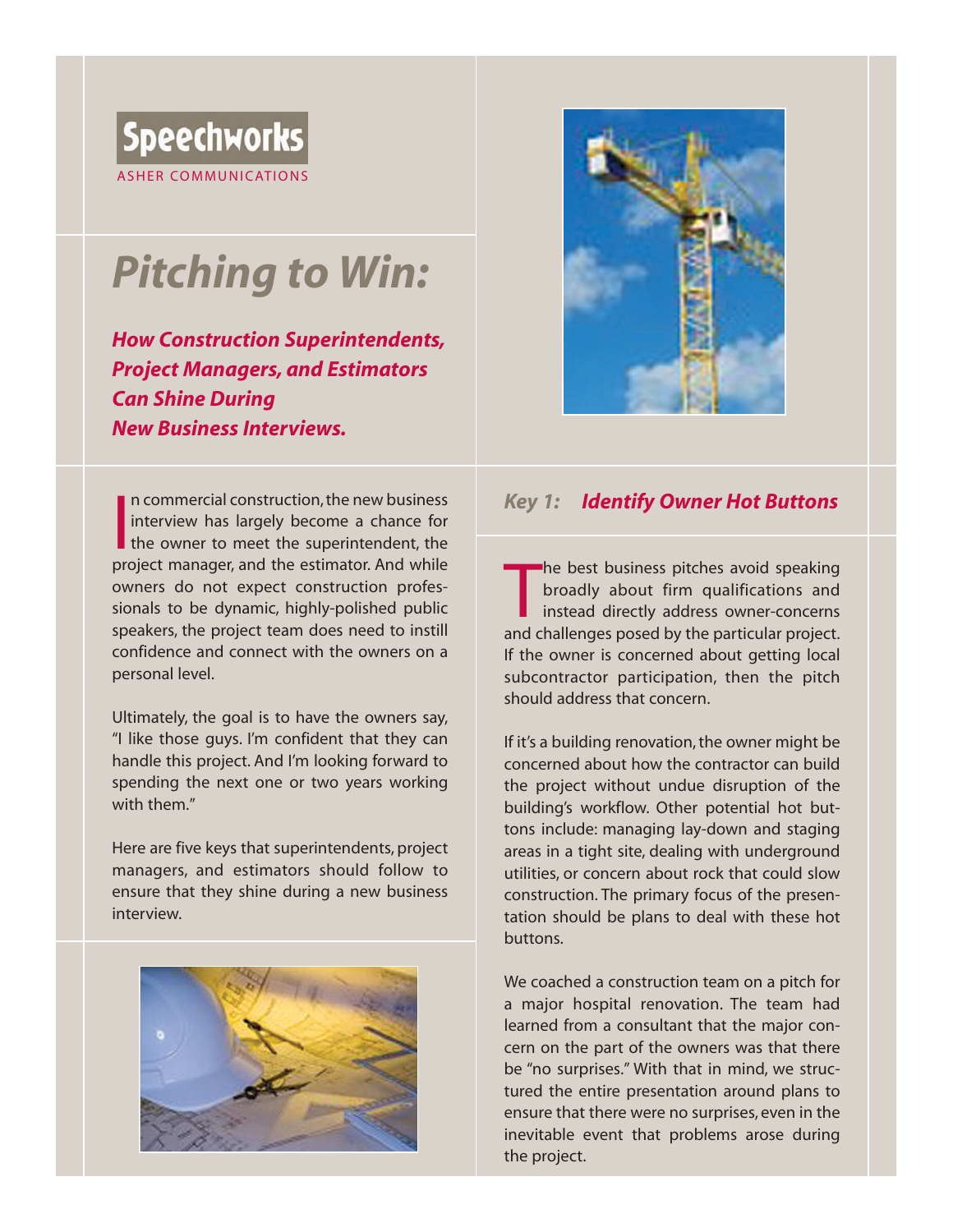# *Key 2: How Superintendents, Project Managers, and Estimators Should Organize their Thoughts*

The am members should address their point-<br>for solving the problems represente<br>hot buttons. We recommend a simple intervals and the recommend a simple.<br>The recommitment "approach. eam members should address their plans for solving the problems represented by hot buttons. We recommend a simple

**Point:** This is a simple statement that you're going to effectively manage one of the owner's hot button issues. Directness impresses the owner that you're a clear communicator.

#### *Example:*

*"We know that this project is being done in a high population density area and that you're concerned about safety. We're going to make this a very safe site."*

**Plan:** Next, the speaker should lay out a plan for how to address the hot button issues. Once again, great presentations lay out plans for solving and addressing the prospect's key concerns.

#### *Example:*

*"Our plan for ensuring that this is a safe site involves several things. First, we will build pedestrian tunnels in key zones around the work site. We will carefully wall off the work areas, keeping nonconstruction personnel away from dangerous areas. We also will put netting above all pedestrian areas."*



**Story:** Next, the speaker should tell a story about how he has successfully executed similar plans for other projects. Stories build credibility and separate you from the competition. Only you can tell your success stories.

#### *Example:*

*"We recently completed a similar renovation project for Johnson City Development in Memphis. They were renovating a 20-story office building project as well as adding on a new 20-story building. There were business people working in and around the project and we had to be careful to complete the project without disrupting business. Using covered walkways and netting, we were able to complete that project without a single construction-related injury. In fact, there was no property damage done to any of the nearby sites. The building owner told us,'We'd love to have you come back and build another one for us. You did great.' Our goal is for you to want to give a similarly positive testimonial when this project is done."*

**Commitment:** Finally, the speaker should tell the decision-making panel of his own commitment to ensure that the hot button issue is addressed in a satisfactory way. Commitment statements are a powerful way to end a section of a presentation. They show the speaker's eagerness to do great work for the owner.

#### *Example:*

*"I know that you're concerned about safety. But you're not half as concerned about it as I am. In my 25 years of building buildings, I've never had someone not go home from one of my sites. And I plan to continue that record. I'm committed to ensuring that you have the safest site in town. I'm going to make you happy."*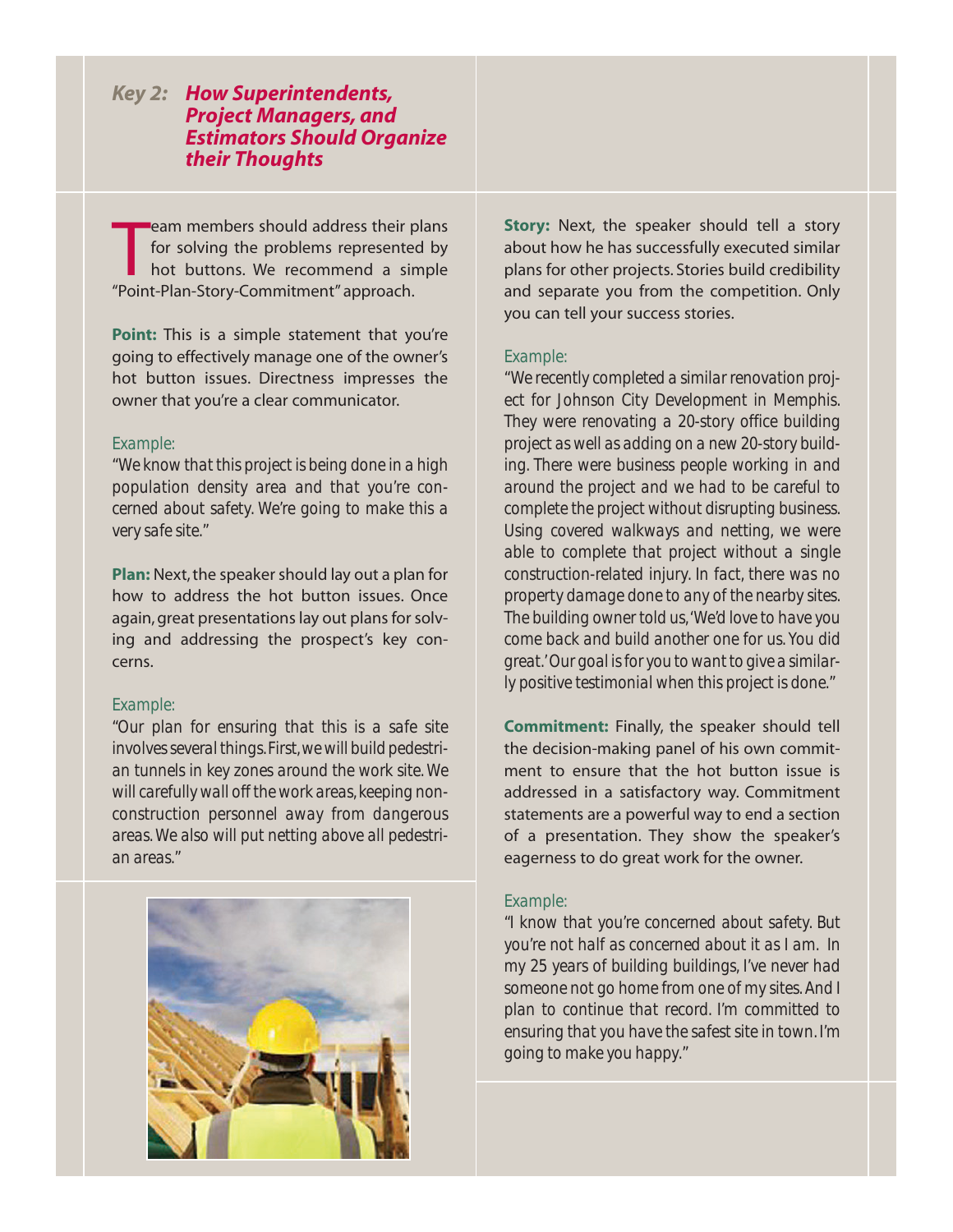# *Key 3: Prepare for Questions*

The most important part of any presentation is when the owners get a chance to ask questions. You want questions because you want to address what is on their he most important part of any presentation is when the owners get a chance to ask questions. You want questions mind.With that in mind, one third to one half of the presentation time should be reserved for Q&A.

And, to our mind, you're not prepared for the interview if you haven't exhaustively prepared for Q&A. That means brainstorming a list of 20 to 30 possible questions, how you plan to answer them, and who will handle them when they arise.

We constantly hear from clients who tell us, "When the Q&A got going, we had a great conversation. That's when we knew that things were going well."

The best presentation teams that we've worked with spend a lot of time preparing for Q&A.





## *Key 4: Speak with Energy*

When we're picking a builder, we know<br>that the firms on the short list can all<br>comes down to bow well we click with the neothat the firms on the short list can all do a good job. Much of the decision comes down to how well we click with the people presenting.We just want to feel comfortable with the people on a personal level." "

Those are the words of the vice president of construction management for a major food company. Superintendents, project managers, and estimators do not need to be dynamic presenters. Owners don't expect that. But owners do want to like the people they're going to work with.

We recommend that presenters speak with the same intensity that they would have if they were speaking to a close friend about something they were very excited about. Usually that means speaking quickly and with lots of facial animation. Too often we see construction personnel speak with blank expressions and no voice energy. To get people to be more animated, we have people exaggerate their facial and vocal energy. While it may feel exaggerated, usually it comes across very well to the owner.